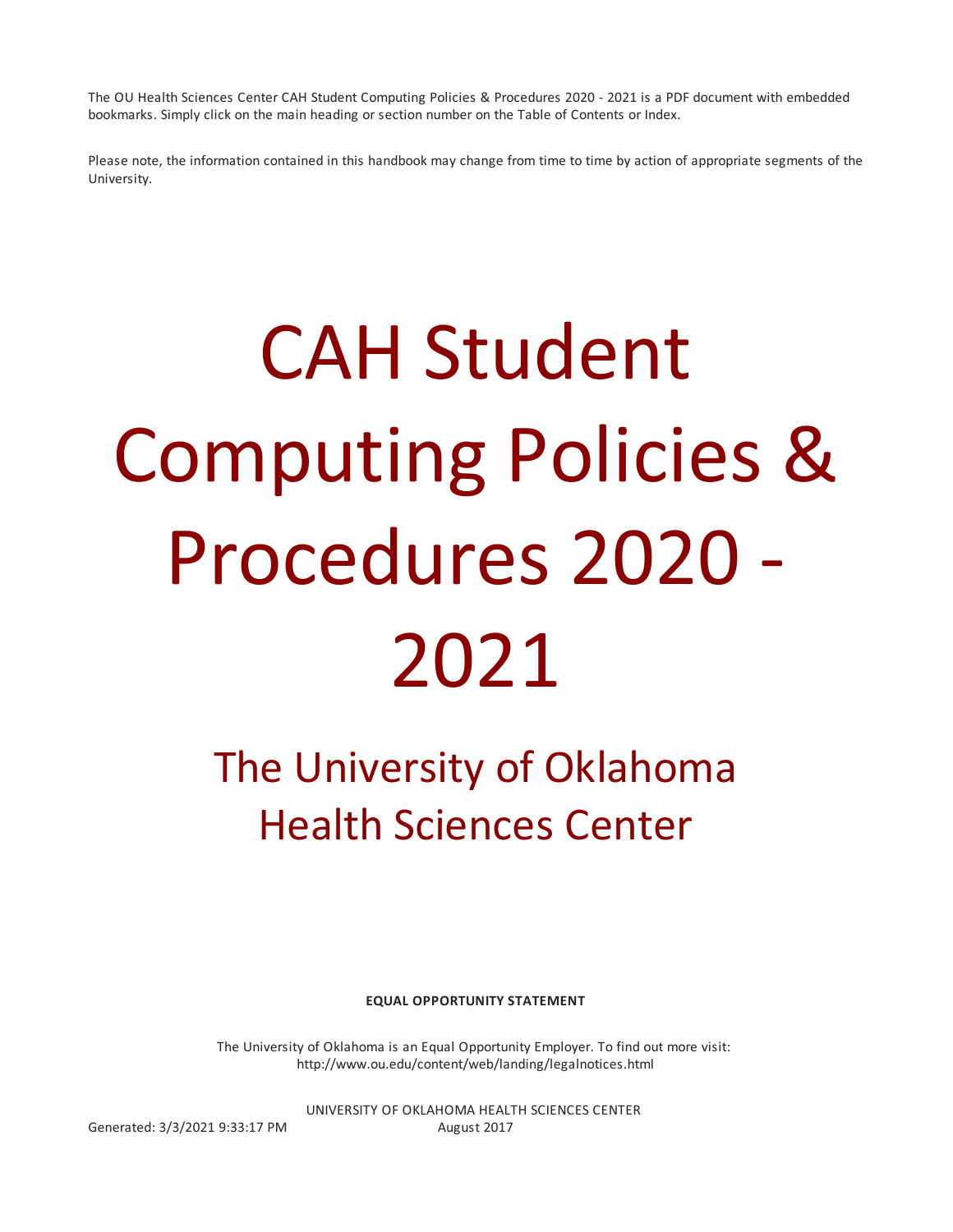## **Table of Contents**

| <b>Table of Contents</b>                                        | $\overline{\mathbf{c}}$ |
|-----------------------------------------------------------------|-------------------------|
| 1 - THE BASICS                                                  | $\overline{3}$          |
| 1.1 - Computers                                                 | $\overline{3}$          |
| 1.2 - Network Access                                            | $\overline{3}$          |
| $1.3 - E$ -mail                                                 | $\overline{3}$          |
| 1.4 - Prohibiting Forwarding of OUHSC Email                     | $\overline{\mathbf{4}}$ |
| 1.5 - File Sharing - Including Large File Transfers             | $\overline{\mathbf{4}}$ |
| 1.6 - Student Access to Secure College Resources                | 4                       |
| 2 - COMPUTER REQUIREMENTS FOR STUDENTS ENTERING THE COLLEGE OF  |                         |
| <b>ALLIED HEALTH</b>                                            | 4                       |
| 2.1 - Optional peripheral devices to consider                   | $\overline{5}$          |
| 3 - FUNCTIONAL SOFTWARE EXPECTATIONS FOR ALLIED HEALTH STUDENTS | 5                       |
| 3.1 - Part 1                                                    | $\overline{5}$          |
| 3.2 - Part 2                                                    | $\,6$                   |
| 3.3 - Required Software                                         | $\overline{7}$          |
| 4 - LAPTOP HARDWARE REQUIREMENTS / RECOMMENDATIONS              | 8                       |
| 4.1 - PC Laptop Hardware Requirements / Recommendations         | 8                       |
| 4.2 - Mac Hardware Requirements / Recommendations               | $\overline{9}$          |
| 5 - FILE STORAGE, BACKUP AND SECURITY                           | 9                       |
| 5.1 - File Storage and Passwords                                | $\overline{9}$          |
| 5.2 - Server Data Backup                                        | 10                      |
| 5.3 - Daily Security Procedures for Users                       | 10                      |
| 6 - PRINTING                                                    | 10                      |
| 6.1 - College PaperCut Printing Services in Oklahoma City       | 10                      |
| 6.2 - Library Go-Print Services in Oklahoma City                | 10                      |
| 6.3 - Printing Services at OU-Tulsa                             | 11                      |
| 7 - VIRUS PROTECTION                                            | 11                      |
| 7.1 - Virus Protection Software and Operation                   | 11                      |
| 7.2 - Determining if a Virus is Real or a Hoax                  | 11                      |
| 8 - SPECIAL EQUIPMENT RESOURCES                                 | 11                      |
| 9 - TRAINING AND SUPPORT                                        | 11                      |
| 9.1 - Expectations                                              | 11                      |
| 9.2 - Course Management Systems                                 | 11                      |
| <b>10 - DISASTER RECOVERY</b>                                   | 12                      |
| 11 - SUMMARY                                                    | 12                      |
| 12 - APPENDICES                                                 | 12                      |
| 12.1 - Appendix I: Setting Screen Saver Password                | 12                      |
| 12.2 - Appendix II: Accessing Network Files and Folders         | 12                      |
| 12.3 - Appendix III: Print Services and Wireless Networks       | 12                      |
| 12.4 - Appendix V: OKC Classroom Technology Resources           | 12                      |
| 12.5 - Appendix VI: Quick Reference                             | 12                      |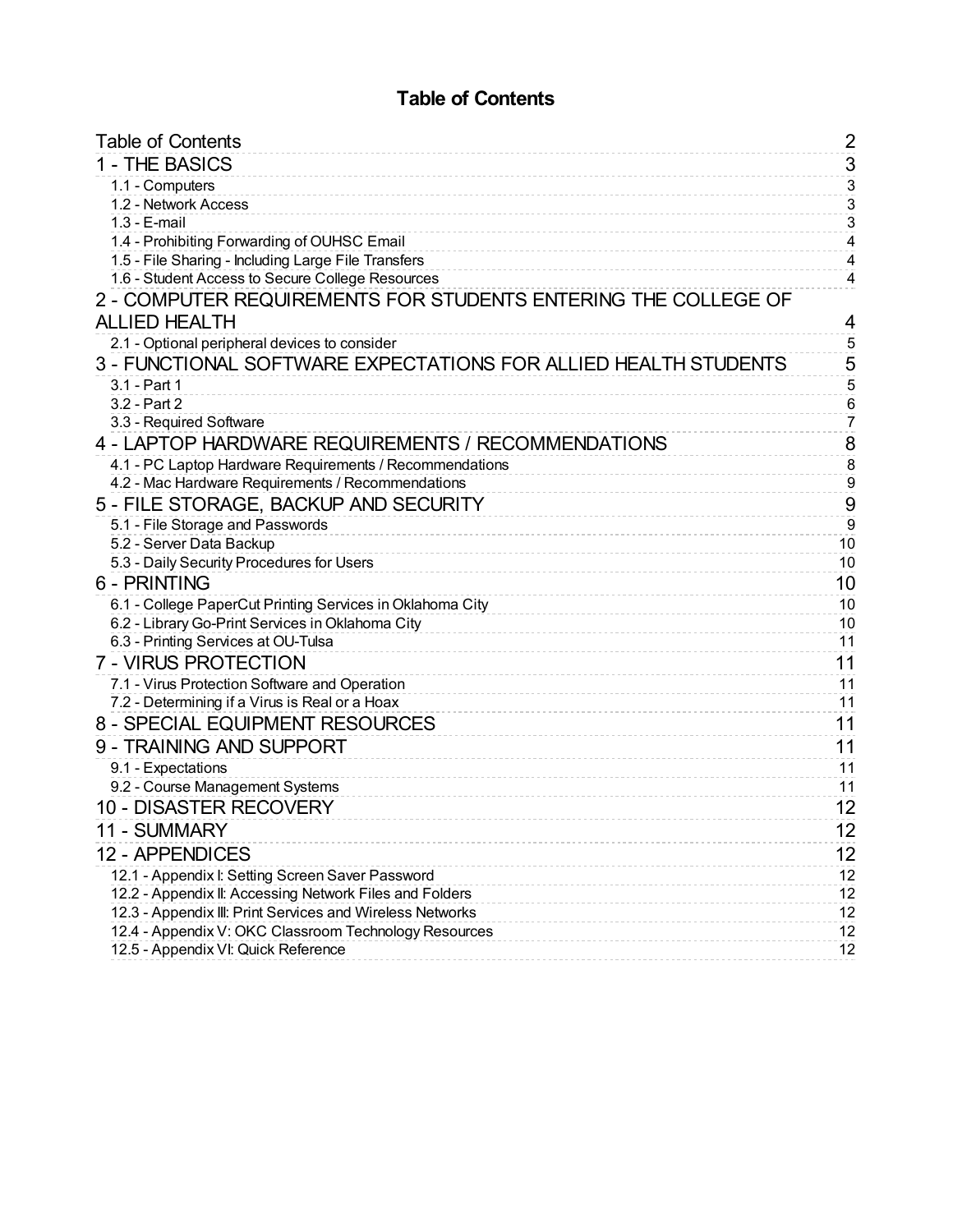# **1 - THE BASICS**

## **1.1 - Computers**

All College of Allied Health students admitted for the academic year 2020-2021 shall possess a laptop computer foraccess to a wide variety of educational materials and resources. Educational pricing for computers and software is available through HSC IT at http://it.ouhsc.edu/backtoschool or you may inquire at the Student Union computer service desk, (405) 271-2203 or tollfree (888) 435-7486.

## **1.2 - Network Access**

All COAH students have OUHSC domain accounts and therefore have access to a variety of campus computing resources. Any student who does not have an OUHSC domain account should have one created by completing a New User Account Request form. This form can be printed from the IT service desk web site. Fill out the form and submit it to the Office of Academic and Student Services (OKC AHB 1009; Tulsa 2J12) foraccount sponsor signature and forwarding to Information Technology. A new OUHSC domain useraccount will be created with a pre-expired password and will be forwarded to the account sponsorand/or IT service desk in 24-72 hours. A pre-expired password is one that will expire after being used the first time. The student will be presented with a screen to change their password. Passwords must conform to password complexity rules as outlined in section 5.1.

#### **What HSC applications require two-factor authentication?**

- Employee self-service access from off-campus
- Student self-service access from off-campus
- VPN (connect.ouhsc.edu)
- Direct deposit from either off-campus or on campus

#### **How does two-factor authentication work?**

Once you've enrolled in OUHSC's two-factor authentication system, you will login to protected applications as usual with your HSC User ID and password. If you are off-campus (or on campus for some services), you will be prompted to send a request for authentication to the smartphone or tablet you registered here. Approve the login from the smartphone or tablet, and the webpage on your computer will automatically refresh to the location you are attempting to reach.

#### **What is considered off-campus?**

Off-campus would include your home internet connection, public internet locations, connectivity via the HSC connect.ouhsc.edu VPN service, or even cellular data connectivity regardless of physical location. Only dedicated HSC wired and wireless networks are considered to be on-campus for two-factorauthentication.

## **1.3 -E-mail**

The University's electronic mail system allows faculty, staff and students to write, send and receive email communications. The email system is owned by the University and maintained to facilitate business communications. **Students should keep in** mind that personal views, opinions, and philosophies expressed in personal email should be identified as such to avoid **the perception they are speaking on behalf of the University.** It is not proper use of general or mass mailings to send messages with content that is political, religious, commercial, chain letters, hoaxes, editorials, poetry, etc…. **for example, just** as it is prohibited for a University employee or student to use University facilities, equipment or letterhead to engage in political activities, it is equally improper and strictly prohibited to use the campus email system for political purposes. **Communication of unauthorized, confidential or copyrighted material is also strictly prohibited without prior approval**. Foradditional information please review the document entitled "Acceptable Use of Information Systems at The University of Oklahoma Health Sciences Center" located here.

To avoid a possible security breach and downloading of computer viruses or worms, **the OUHSC Exchange email system is the only supported email platform for the campus network** (use Outlook and/or the HSC webmail interface ONLY. The Exchange email system provides necessary antivirus capabilities that may not be present though third party e-mails providers (yahoo, gmail, live, etc). Therefore, do not use third party email providers when you are using a computer on campus OR **from your home computer when connected to the campus network.**

Refrain from using "wallpaper" or decorative images on email messages. This unnecessarily increases the size of the file, appears as an attachment and often reduces the legibility of the overlying text message.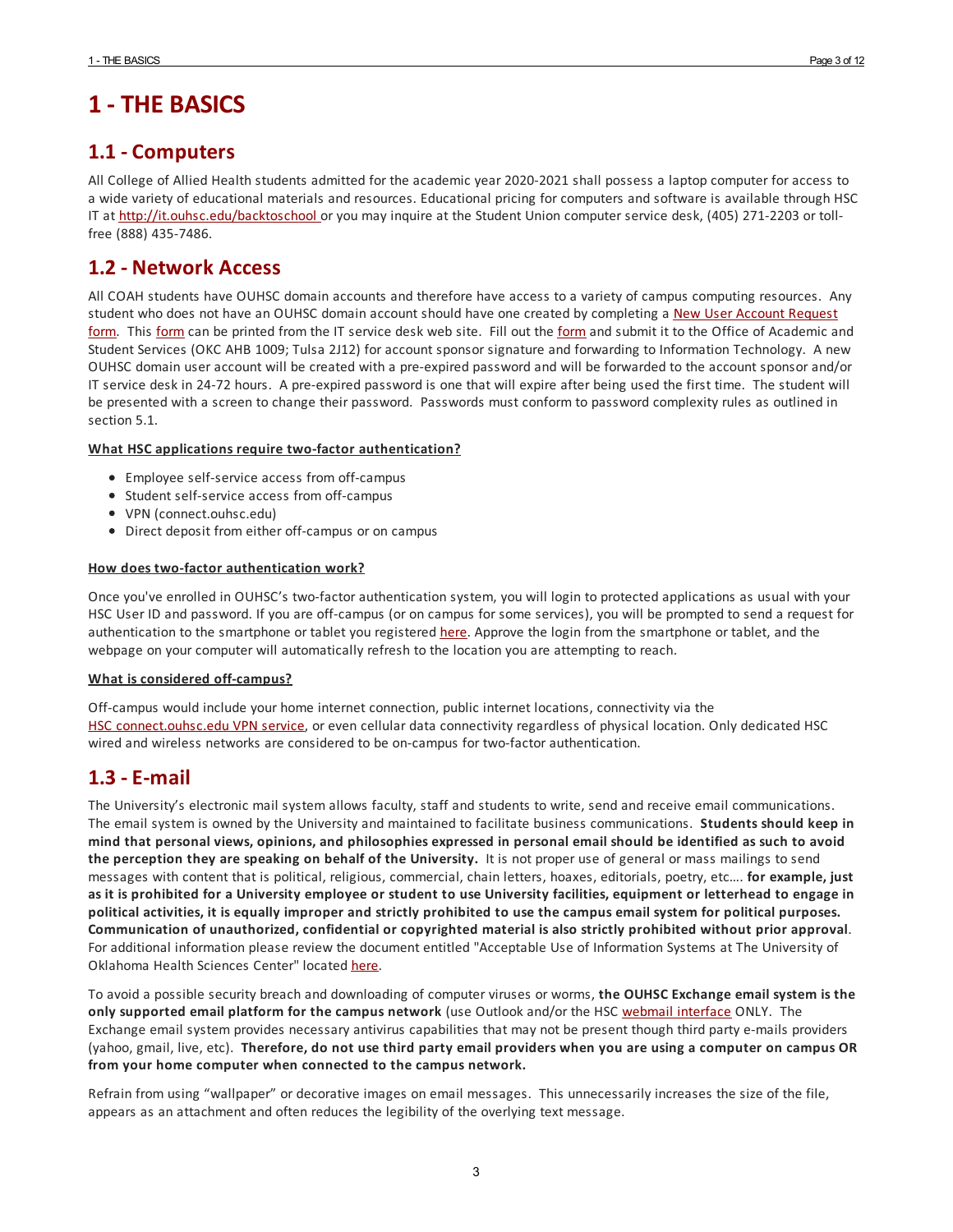## **1.4 - ProhibitingForwarding of OUHSC Email**

**Auto-forwarding, forwarding, re-directing, or sending, receiving confidential or sensitive OUHSC information from OUHSC** accounts to external, private email accounts is strictly prohibited. In addition, the auto-forwarding function will be **disabled.**

#### **Transmission of Confidential or Sensitive Email**

If confidential or sensitive OUHSC information, including but not limited to PHI, must be transmitted to a non-University email account or over an external network (e.g., the Internet), the message must be encrypted. Encryption options include typing [secure] in the email subject line, using the Proofpoint Secure Email plug-in for Outlook, and sending via a patient portal. (For sending PHI via email, refer to HIPAA Privacy Safeguards policy.)

Users may send confidential or sensitive University information via encrypted email only from their ouhsc.edu account and only to authorized recipients. For example, PHI may be sent only for treatment, payment, or operations purposes and to third parties with whom the University has a Business Associate agreement in place (contact Purchasing or the Office of Research Administration to confirm).

Individuals must not send, forward, auto-forward, re-direct, or receive confidential or sensitive OUHSC information through non-OUHSC email accounts. Examples of non-OUHSC email accounts include, but are not limited to, Gmail, Cox mail, Hotmail, Yahoo mail, AOL mail, and email provided by other Internet Service Providers (ISP).

Emails that contain confidential or sensitive OUHSC information, such as PHI or regulated data, must include a confidentiality notice at the end of the correspondence, such as: *Confidentiality Notice: The information contained in this message, including* any attachments, is for the sole use of the intended recipient(s) and may contain confidential and privileged information. Any unauthorized review, use, disclosure, distribution, or retention is strictly prohibited. If you are not the intended recipient, or believe that you have received this message in error, please notify the sender immediately by reply email and delete the *original message.*

Please be advised that monitoring of your computer system, email accounts, domains and servers may be necessary to detect, prevent and eradicate illegal or otherwise damaging use by internal and external users of the University computer network in order to protect the security and integrity of the University computer system. Such monitoring efforts could lead to the imposition of criminal and civil penalties to those users whose actions are illegal, unlawful, damaging, or threatening to the University computer systems. If you need additional information on OU's security efforts/policies, please visit the Information Technology website.

## **1.5 -File Sharing- IncludingLarge File Transfers**

The university provides the OU Sync & Share service as a secure alternative to Google Drive, Dropbox and One Drive. For more information and to sign up for the service, please visit here.

## **1.6 -Student Access to Secure College Resources**

Students needing to access OU services, such as file servers (does not apply to HSC Webmail), are required to access University resouces through the Mydesk.ou.edu virtual desktop portal. Access must be submitted before the resource is available. Detailed instructions for submitting for access and using the Mydesk portal are available here. For any additional questions please contact the OKC or Tulsa service desks.

# **2 - COMPUTER REQUIREMENTSFOR STUDENTSENTERING THE COLLEGE OF ALLIED HEALTH**

All College of Allied Health students admitted for the academic year 2020-2021 shall possess a laptop computer foraccess to a wide variety of educational materials and resources.

#### **Rationale for computer requirements**

The trend in health care is more computer usage in daily practice and the trend in education is to require more computerand technology usage in instruction and in the classroom. The need for proficiency in the use of computers in research is well established. Demands of the clinician, educator and researcher brought about by the explosion in technology and information of the 1990's necessitates computer literacy to increase the personal and professional effectiveness of the College of Allied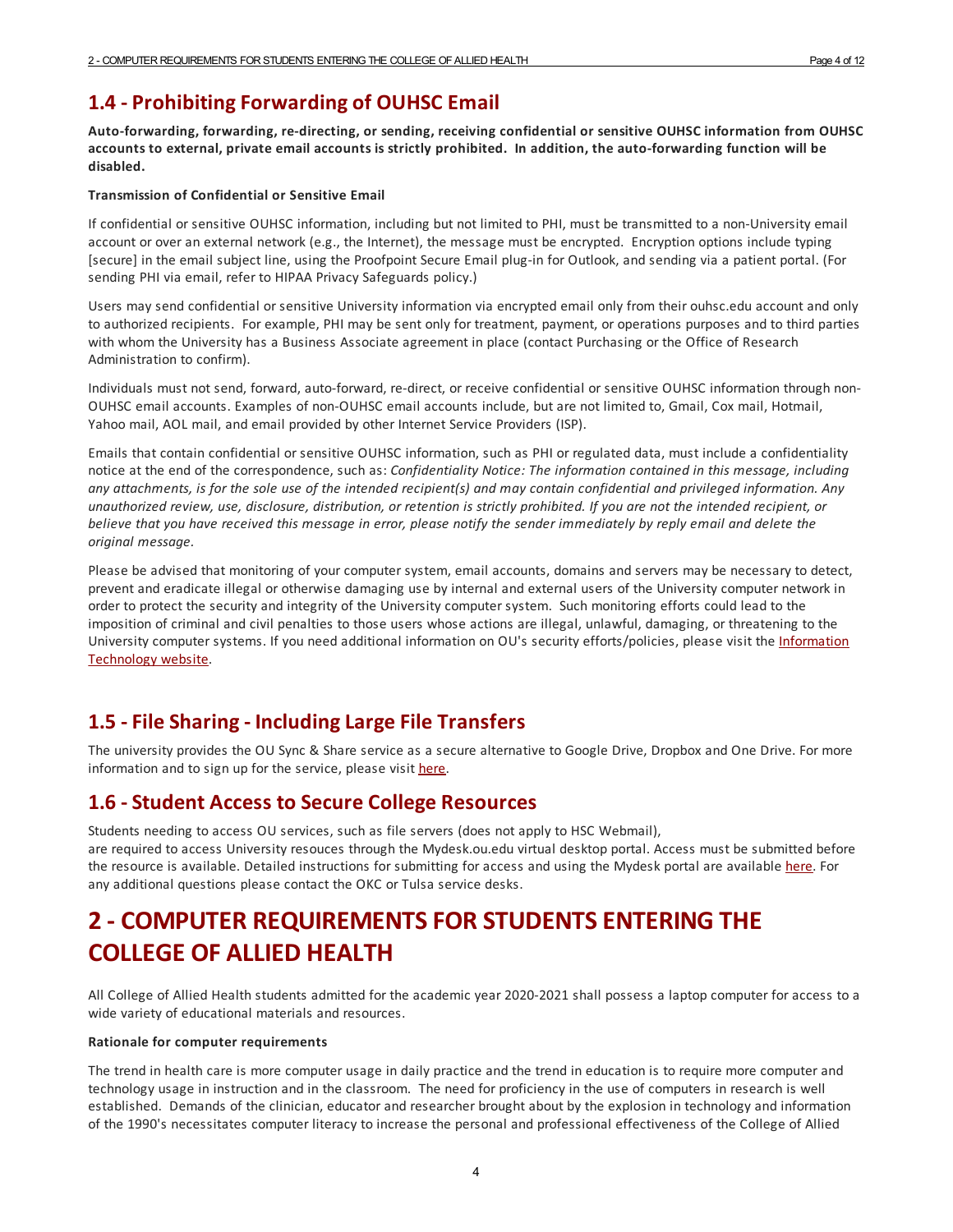#### Health graduates. **Effective starting the fall 2007 semester, the College instituted a laptop computer requirement upon admission.**

Our campus provides a broad distribution of wireless internet network coverage for campus users and guests compatible. Therefore, students should not use an internal or external mobile broadband card (these devices act like cell phones and require an activation plan) to establish a wireless connection. In fact, broadband wireless cards interfere with microphones in our videoconferencing classrooms. Therefore they must be turned off during class, just like cell phones.

Some students entering the College my already have a laptop computer. There may be an instance where a laptop may be too old to accommodate required software. If a student finds some software runs too slowly or not at all, a new laptop purchase should be considered.

## **2.1 - Optional peripheral devices to consider**

- Printer/scanner
- Surge protection power strip (UL 1449 rating, 330-400v suppression, Protection LED indicator)
- External USB drive (primarily for data backup): Encryption will occur when used on encrypted laptop computer.
- External DVD burner (if the computer does not have one built in)

If you wish to have Internet access at home, check with Cox Communications, AT&T DSL, or other internet provider.

Additional instructions, account usernames, and passwords will be distributed prior to Orientation.

# **3 -FUNCTIONALSOFTWAREEXPECTATIONSFOR ALLIED HEALTH STUDENTS**

Students come to the College of Allied Health with varying degrees of depth and breadth of computing knowledge, abilities, and experience. Given this, we ask that you as a new member of the College familiarize yourself with our functional software expectations and assure that you meet or exceed our minimal standards. Moreover, please recognize that technology in its various forms is a powerful tool that can both enhance and detract from your learning. As such, please consider the professional responsibility you have to your academic success by using technology in thoughtful and positive ways. Just as you will grow as a practitioner in your chosen profession, so should your use of computing technology reflect this maturation process.

To avoid a possible security breach and downloading of computer viruses or worms, **the OUHSC Exchange email system is the only supported email platform for the campus network** (use Outlook and/or the HSC webmail interface ONLY. The Exchange email system provides necessary antivirus capabilities that may not be present though third party e-mails providers (yahoo, gmail, hotmail, etc). Therefore, do not use third party email providers when you are using a computer on campus **OR from your home computer when connected to the campus network. Auto-forwarding, forwarding, re-directing, or sending, receiving confidential or sensitive OUHSC information from OUHSC accounts to external, private email accounts is strictly prohibited. In addition, the auto-forwarding function will be disabled.**

Following is a checklist for student self-evaluation. All items in Part I should initially be completed before your first semester and then continue to be maintained. You should complete Part II by the end of your first semester. If you need **help learning to perform any of these tasks, we suggest you use resources in the following sequence:**

- 1. Use program specific "Help".
- 2. Search the Internet for assistance. We suggest using "function name + tutorial" in the search box.
- 3. Contact ouhsc.edu IT Service Desk at 405.271.2203 (OKC), 918.660.3550 (Tulsa) or 888.435.7486 (toll-free) Monday-Friday 8am-5pm.

## **3.1 - Part 1**

- Verify installation & version number of all required software
- Verify proper configuration of wireless connectivity on-campus to HSCSTUDENT.
- Schedule & verify auto-updates of all required software. **Schedule for daily updates.**
- Activate "update now" feature in antivirus software
- Open & use all required software
- Save, rename & delete files
- Reinstall "Lockdown Browser" software prior to each semester & additionally as directed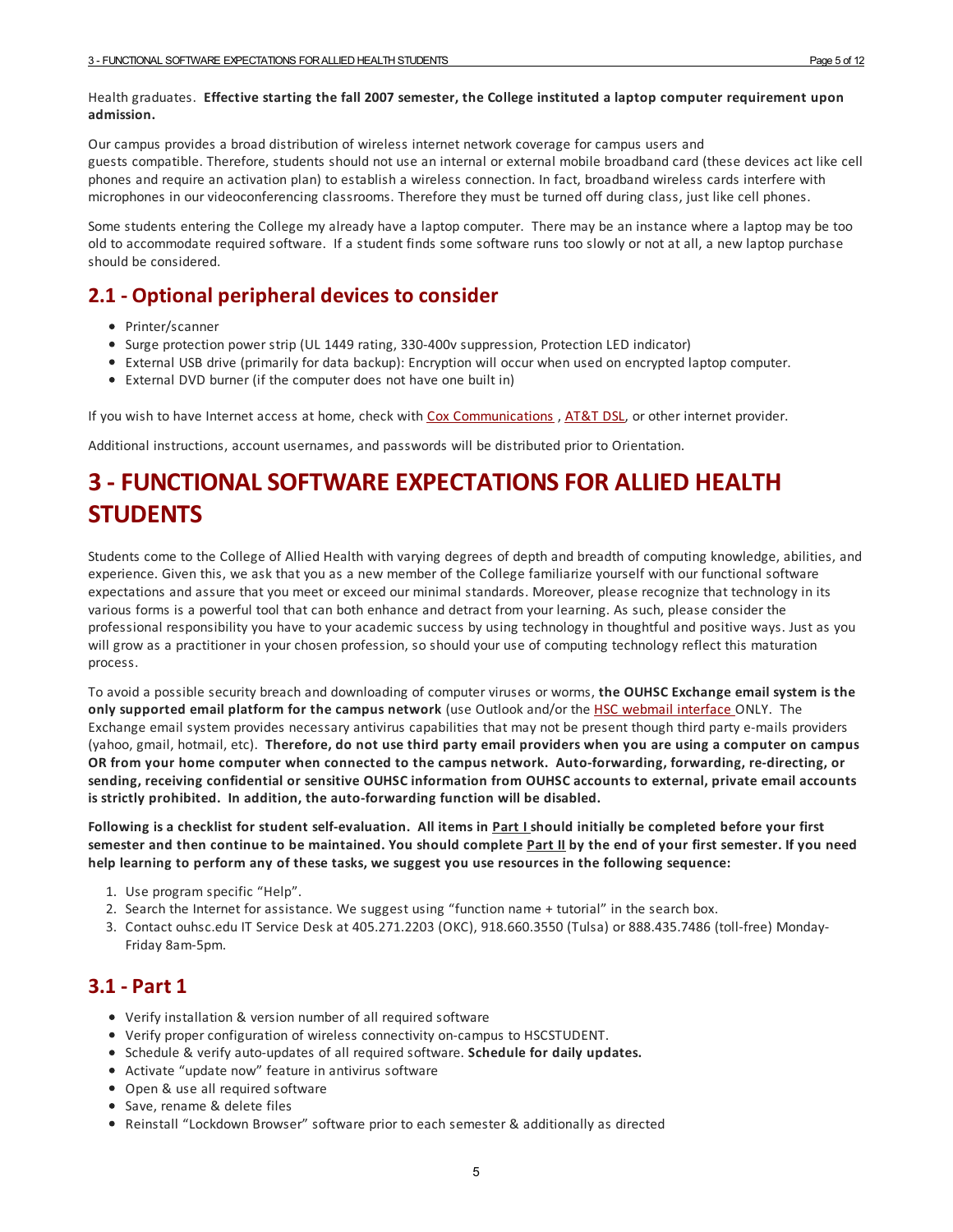- Verify proper operation of "Lockdown Browser" software prior to each online exam or quiz
- Access & use ouhsc.edu webmail, including the following:
	- Open, read, close & delete email messages
	- Open, read & save incoming email attachments
	- Attach & send outgoing email attachments (Light version works best forattachments)
	- Create & reply to an appointment or meeting request
	- Create a new contact & a distribution list
	- Add an appropriate and professional e-mail signature
	- Create, activate & deactivate an auto-reply in the "out-of-office" assistant option
- When using MS Word & MS PowerPoint
	- Insert symbols, images, graphics, shapes, arrows, text boxes, charts & video clips
	- Arrange, rotate, crop, resize & change attributes on text boxes, shapes & graphics
	- $\circ$  Insert pages or slides from a different file of the same type
	- o Insert & remove website URLs
	- Verify / test inserted URLs and video clips
	- Demonstrate the ability to use the following commands & features
		- Copy, cut & paste text, using menu & keyboard shortcuts
		- Modify font theme, size, color, superscript & subscript
		- Modify page setup, margins, indents, tabs & bullets
		- Add, modify & delete page numbers, headers & footers
		- Use select all, find, replace, undo & redo
		- Turn ruler & gridlines on/off
		- Create, format, modify & delete tables
		- Use spell checker, grammar checker & thesaurus
		- Change document views, zoom in & out on document
		- Track, accept & decline changes (Track changes to document in MS Word)
		- Use navigation pane in MS Word, including copy, paste & move pages
		- In MS PowerPoint
			- Change slide design, background color & hide background graphics
			- Setup and activate Slide Show in MS PowerPoint
			- Use slide sorter in MS PowerPoint, including copy, paste & move slides
- When using browser
	- <sup>o</sup> Successfully use basic internet search tools (Google, Bing, etc)
	- Clear history, cache and/or cookies
	- Differentiate between search engines, opinion websites, patient education websites & primary research-based websites and their content
	- Recognize features that contribute to website content credibility
	- Accurately cut & paste website URLs
- Other
	- Zip, open & unzip files
	- Connect your computer, tablet or Smartphone to a wireless network

## **3.2 - Part 2**

You will be expected to develop the following competencies early in your program of study. Becoming familiar with these tools and resources prior to beginning your program or during your first semester will be beneficial and improve **your efficiency when using these tools to complete course assignments:**

- Successfully access and use Library search tools and e-resources
	- Access from both on-campus and off-campus computers (use "Proxy server page" when off-campus)
	- <sup>o</sup> Identify, search, refine searches & retrieve citation references from OVID, EBSCO & public databases, including using Boolean logic (operators) in your search strategies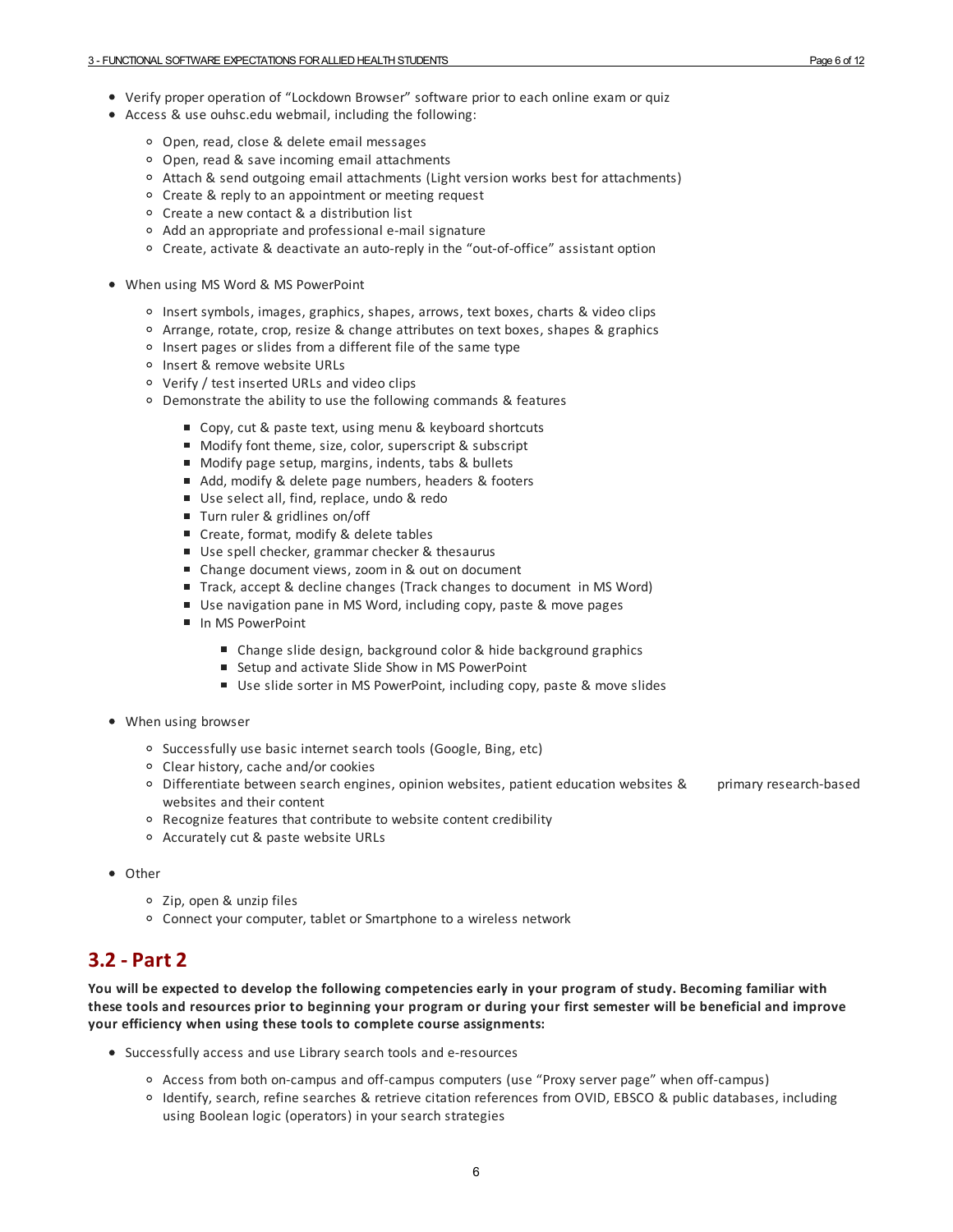- CINAHL
- **ERIC**
- **MEDLINE**
- **PUBMED**
- Google Scholar
- Retrieve electronic versions or photocopies of full-text reference articles from
- E-resources
- Print references (shelved in libraries)
- Document Delivery
	- **Interlibrary loan**
	- Create an ILLiad account so when you need it, you are ready "to go"
- o Identify & access evidence-based practice e-resources
	- EBM Review: Cochrane Database of Systematic Reviews
	- Dynamed
	- UpToDate
	- Natural Medicines
- o Identify & access online textbook & reference collections
	- AccessMedicine
	- Books@OVID
	- **STAT!Ref**
	- Merck Manual
- Manage full-text references and citations
- <sup>o</sup> Select a tool available for free through the library
	- EndNote, more robust & appropriate for theses or dissertation tracks
	- Reference Manager, more robust & appropriate for theses or dissertation tracks

## **3.3 - Required Software**

Students entering the College will need certain software installed and functioning on their computers in order to satisfy requirements of their respective programs.

Some educational programs required additional specific software programs such as SAS (a statistical analysis program). SAS does not run on a Mac computer, but can be loaded if virtual-PC software is installed on a Mac. Regardless of your computer hardware, each student needs to realize that they may need to purchase and install additional software during their educational program. The IT Service Desk is available to assist with software installation and configuration, but is not staffed to provide "instant" service.

#### **Desire2Learn course management software**

- **Test your Browser**. This test will check all required components and optional components for your computer. Visit this link fora direct testing of your browser
- Recommended browsers for D2L:
	- o Chrome
	- Firefox
	- o Safari for Mac

#### **VLC Media Player**

#### **Adobe PDF Reader**

To review PDF documents

#### **Make sure you have installed ALL computer updates.**

This will ensure that your computer is running the necessary components needed forall required programs.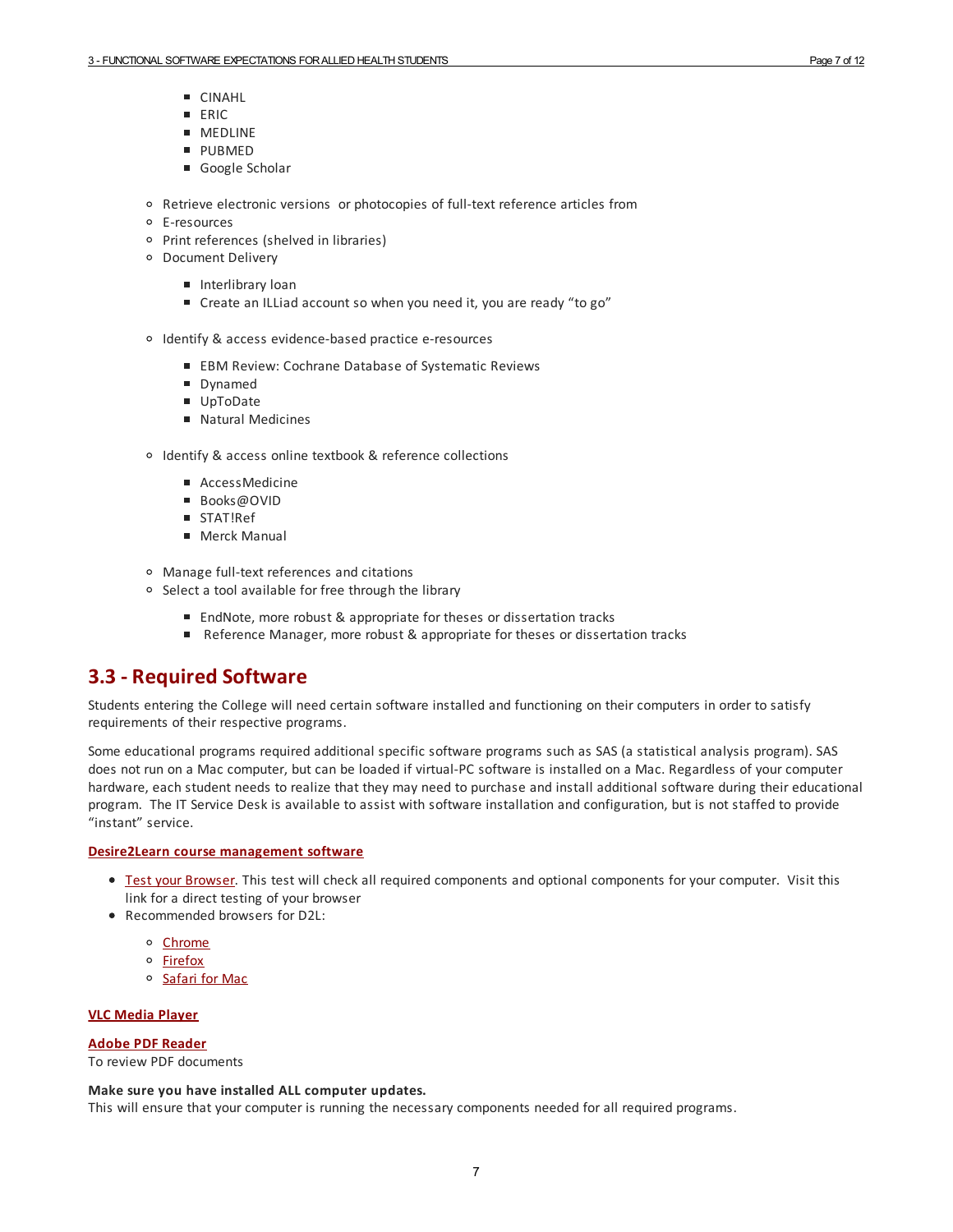#### **Zoom Video Conferencing Software**

Follow the instruction found at the above link

#### **Lockdown Browser for Exams**

- Link can be found at the top of D2L (make sure you are logged into system)
- Please make sure the application is working prior to exams. Please check for updates!
- Updates for lockdown browser sometimes are pushed automatically. If prompted, please update
- If you need more assistance, please contact the ISS Dept (Office 3154)
- Note: Please check Lockdown Browser before exams to make sure software is working correctly.

#### **Campus IT Student Services 2020**

#### **Free Microsoft Products for Students**

#### **Encryption Recommendations:**

We recommend all students to encrypt their laptops. Encryption helps protect the data on your device so it can only be accessed by people who have authorization. This helps protect your private data should your laptop get stolen!

- For Windows Computers please follow these instructions: Windows laptop encryption instruction.
- For Mac Computers please follow these instructions: Mac laptop encryption instruction
- For questions and help please contact the IT Service Desk for your campus.

# **4 - LAPTOP HARDWARE REQUIREMENTS/ RECOMMENDATIONS**

Recommended Laptops: The University strongly recommends the purchase of a new laptop computer, if possible, or the use of an existing computer no more than 1-2 years old in order to have the best possible experience with the required security tools and your academic, clinical, or research activities. Please check with HSC Office of Financial Aid about the applicability of available financial aid funds fora computer purchase. It is your responsibility to ensure that your laptop is compatible with the required security tools in order to participate in your program's curriculum.

## **4.1 - PC Laptop Hardware Requirements / Recommendations**

#### **Laptop Hardware Requirements / Recommendations**

| Component                                                                                     | <b>Minimum Requirements</b>                                                  | <b>COAH IT Recommended</b>                                                           |
|-----------------------------------------------------------------------------------------------|------------------------------------------------------------------------------|--------------------------------------------------------------------------------------|
|                                                                                               |                                                                              |                                                                                      |
|                                                                                               |                                                                              |                                                                                      |
| Processor (CPU)                                                                               | Intel Core i5/i7 - 7<br>th Generation or newer (Ex: Intel Core i7-<br>7500u) | Intel Core $i5/i7th - 9$<br><sup>th</sup> /10 <sup>th</sup> Generation (Ex: i7-9750H |
| (Search and open "System<br>Information" on your laptop. See                                  |                                                                              | Processor)                                                                           |
| Processor Info)                                                                               | AMD Ryzen 2nd "Zen" Generation (Ex:<br>AMD Ryzen 5 2500U)                    | AMD Ryzen 3rd "Zen2" Generation (Ex:<br>AMD Ryzen 5 3500U)                           |
| Memory (RAM)                                                                                  | $8GB+$                                                                       | $16GB+$                                                                              |
| (Search and open "System<br>Information" on your laptop. See<br><b>Total Physical Memory)</b> |                                                                              |                                                                                      |
| Internal Storage                                                                              | Solid State Storage (SSD)                                                    | Solid State Storage (SSD) (Pcie M.2)                                                 |
| Wireless Network                                                                              | 802.11ac                                                                     | 802.11ac                                                                             |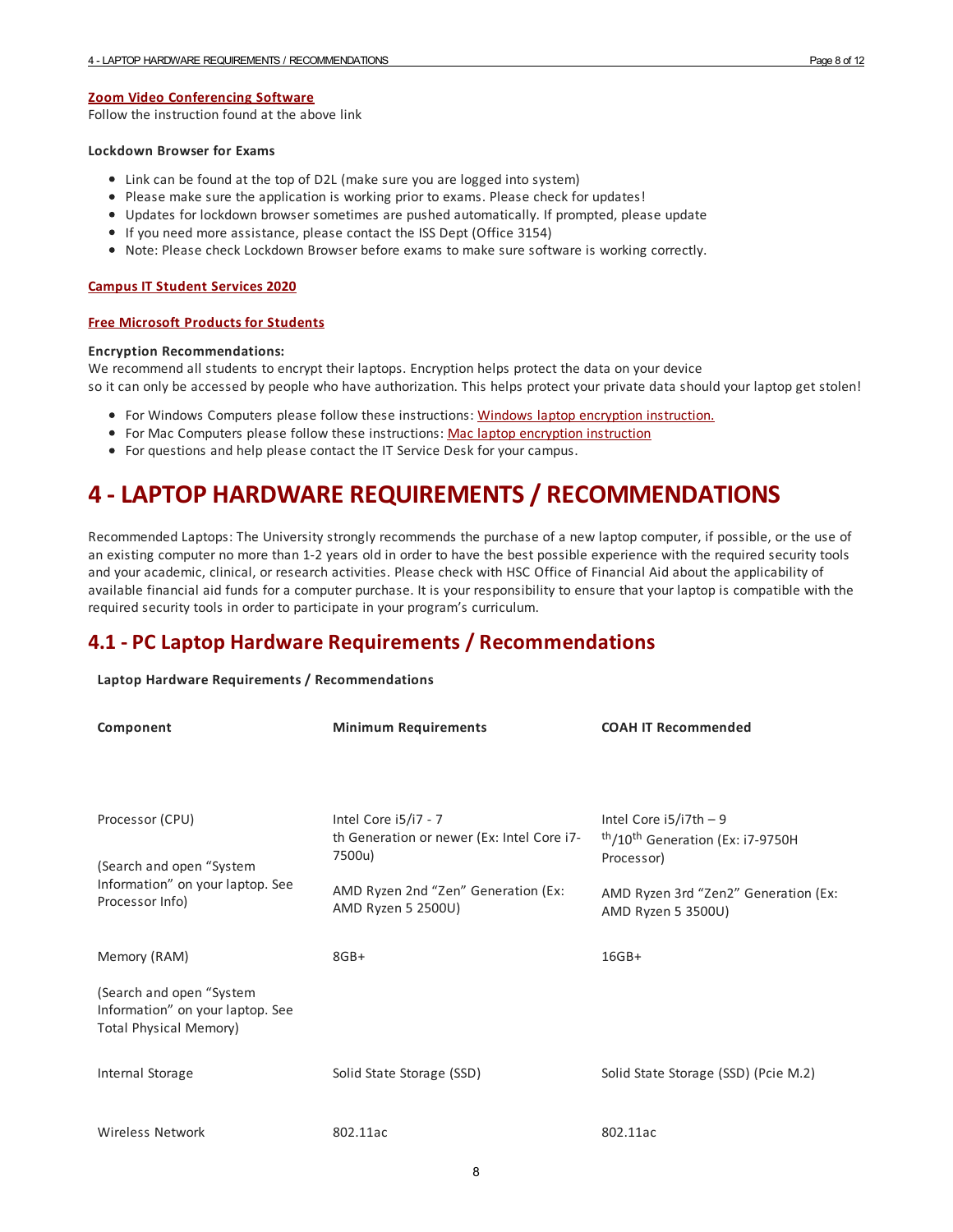| <b>Operating System</b> | Windows 10 Pro/Education                                                                                                              | Windows 10 Pro/Education                                                                                                             |
|-------------------------|---------------------------------------------------------------------------------------------------------------------------------------|--------------------------------------------------------------------------------------------------------------------------------------|
|                         | (Win 10 Education edition is available<br>from OUHSC for free which enables<br>laptop<br>encryption that is strongly<br>recommended). | Win 10 Education edition is available<br>from OUHSC for free which enables<br>laptop<br>encryption that is strongly<br>recommended). |
| <b>External Storage</b> | USB 3.1 Flash or External Disk Drive                                                                                                  | USB 3.1 Flash or External Disk Drive                                                                                                 |
| Cameras                 | Working web camera to be utilized for<br>virtual meetings and video exam<br>proctoring                                                | Working web camera to be utilized for<br>virtual meetings and video exam<br>proctoring                                               |

## **4.2 - Mac Hardware Requirements / Recommendations**

**Mac Hardware Requirements / Recommendations**

| Component                                    | <b>Minimum Requirements?</b>                                                           | <b>COAH IT Recommended</b>                                                             |
|----------------------------------------------|----------------------------------------------------------------------------------------|----------------------------------------------------------------------------------------|
|                                              |                                                                                        |                                                                                        |
| Date of Manufacturer<br>(Use About this Mac) | Mac Book/Air/Pro, 2020**                                                               | MacBook Pro, 2020**                                                                    |
| Processor (CPU)                              | Intel Core i5 Processor                                                                | Intel Core i7 Processor                                                                |
| Memory (RAM)                                 | $8GB+$                                                                                 | 16GB                                                                                   |
| Internal Storage                             | Solid State Storage (SSD)                                                              | Solid State Storage (SSD)                                                              |
| Wireless Network Adapter                     | 802.11ac                                                                               | 802.11ac                                                                               |
| <b>Operating System</b>                      | High Sierra (10.13) or Mojave (10.14)                                                  | Catalina (10.15)                                                                       |
| <b>External Storage</b>                      | USB 3.1 Flash or External Disk Drive                                                   | USB 3.1 Flash or External Disk Drive                                                   |
| Cameras                                      | Working web camera to be utilized for<br>virtual meetings and video exam<br>proctoring | Working web camera to be utilized for<br>virtual meetings and video exam<br>proctoring |

# **5 -FILESTORAGE, BACKUP AND SECURITY**

## **5.1 -File Storage and Passwords**

All student users authenticate to the OUHSC domain foraccess to network resources (i.e. printers, file servers). Proper user names and passwords are required for this access. OUHSC domain passwords expire every 90 days and require the user to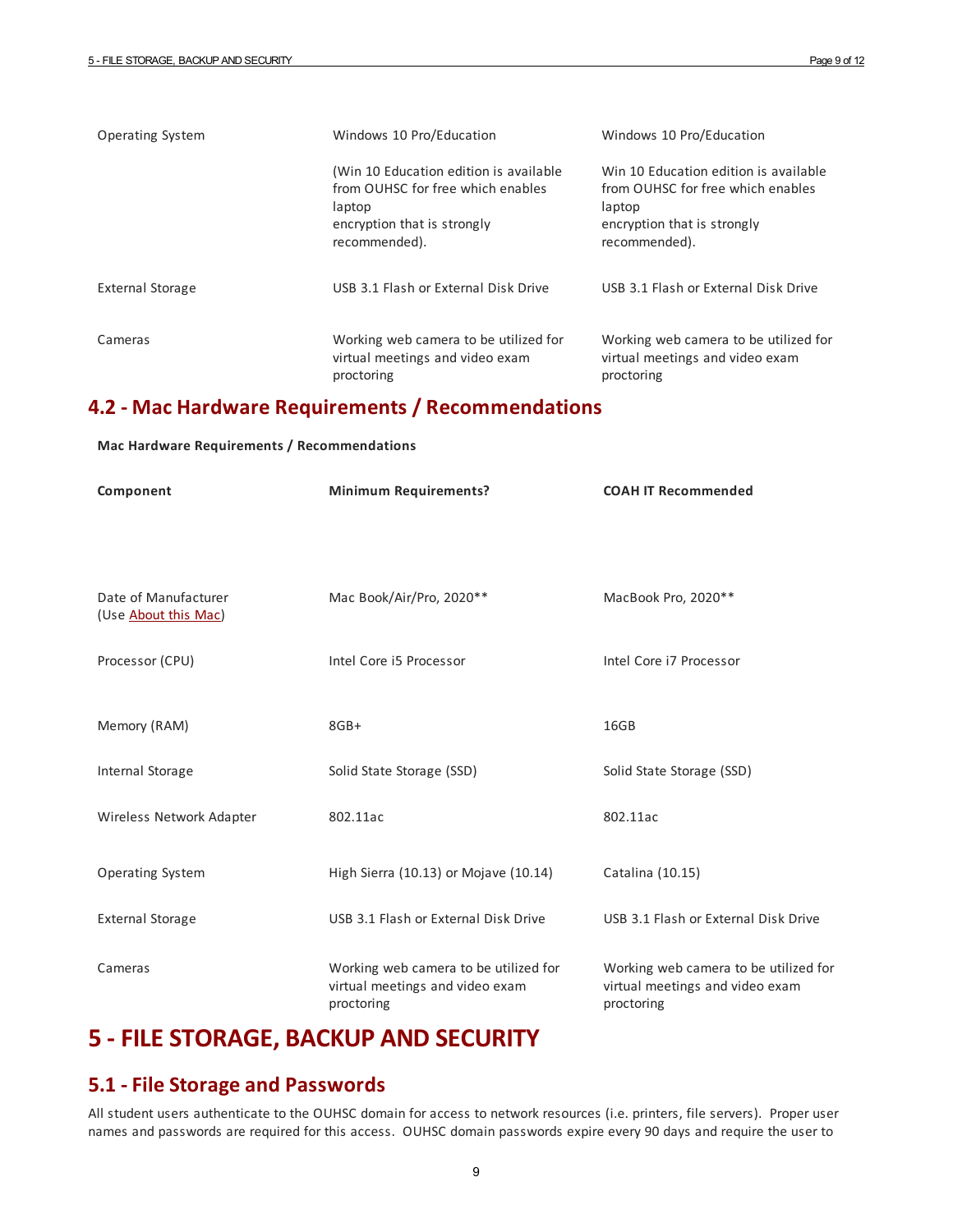change their password at that time. The user will automatically be notified at least 14 days prior to password expiration. You may also change your password more frequently. **Passwords must be at least 8 characters in length and must contain a combination of uppercase and lowercase letters, numbers, and special characters** such as /!@#\$%^&\*(+)-~`{}[;':"]?><. Click here for more information about changing your password. **Do not share passwords with anyone. If you think someone knows your password, change your password immediately.**

Files created by users should be stored on portable encrypted storage medium (disk, CD, USB drive, etc.) or by using OU Sync & Share service. See Appendix IV for information on signing up and using OU Sync & Share. Files are not to be stored on the local hard drive of College or campus computers. The only exception is temporary storage of PowerPoint or image files for use during a classroom presentation. **Do not store PHI from patients on portable storage media or on your personal computer.**

More information about accessing network files and folders is provided in Appendix II.

## **5.2 -Server Data Backup**

All mission critical servers are designed with powerand hard drive redundancy to prevent serious failures. The servers are backed up every workday.

## **5.3 - DailySecurity Procedures for Users**

In addition to following the procedures for complex passwords and other security measures discussed in this manual, users should adhere to the following on a daily basis.

#### All notebook computers should be set to use password-enabled screen savers (only system or other approved screen saver). This feature will reduce the risk of file tampering and file theft when the student is away from their computer.

Computer printed material that is of a sensitive or confidential nature should be removed from printers immediately after printing and should be stored in a lockable, secure area such as a locked desk drawer ora locked file cabinet. If the printed material becomes outdated or otherwise obsolete, it should be destroyed in a manner sufficient to render it illegible. Contact your department to determine if shredders are available for student use.

# **6 - PRINTING**

Students may choose to use any available printing services. To save on printing costs, here are some suggestions for more efficient or alternative printing solutions:

- 2-up printing Two pages side by side on 8.5" x 11" page
- 4-up printing Four pages on 8.5" x 11" page
- Canceling print jobs at PaperCut release station, Go-Print kiosk or at desktop
- Print only what you need
- Printing at home

## **6.1 - College PaperCut PrintingServices in Oklahoma City**

The "PaperCut" system (similar to the system in use in the Student Union) is the printing solution in AHB 2040. This pay-toprint system offers only monochrome (black and white) printing. Specific printing instructions are provided at the PaperCut release station (AHB 2040). **Students will be required to pay for print jobs at \$.05 per page.** Printing is available via the web. This web interface also allows foradding funds to your PaperCut account. To print via the web, follow these steps:

- 1. Connect to the HSCSTUDENT Wi-Fi network.
- 2. Browse to this website
- 3. Login with your OUHSC credentials.
- 4. Select Web Print from the left hand menu.
- 5. Select "AHB2040-Dell5210n\_papercut " printer.
- 6. Click next to choose how many copies. Then click Next.
- 7. Select your document and click Upload & Complete!
- 8. Go to the Papercut release station in room 2040 to login and release your documents to print.

## **6.2 -Library Go-PrintServices in Oklahoma City**

The Library Go-Print service is not the same as the PaperCut printing service. Go to Library, 3<sup>rd</sup> floor reference desk to activate oradd value to a "Library Go-Print card". This system is different to accommodate use of printers and copiers by non-OUHSC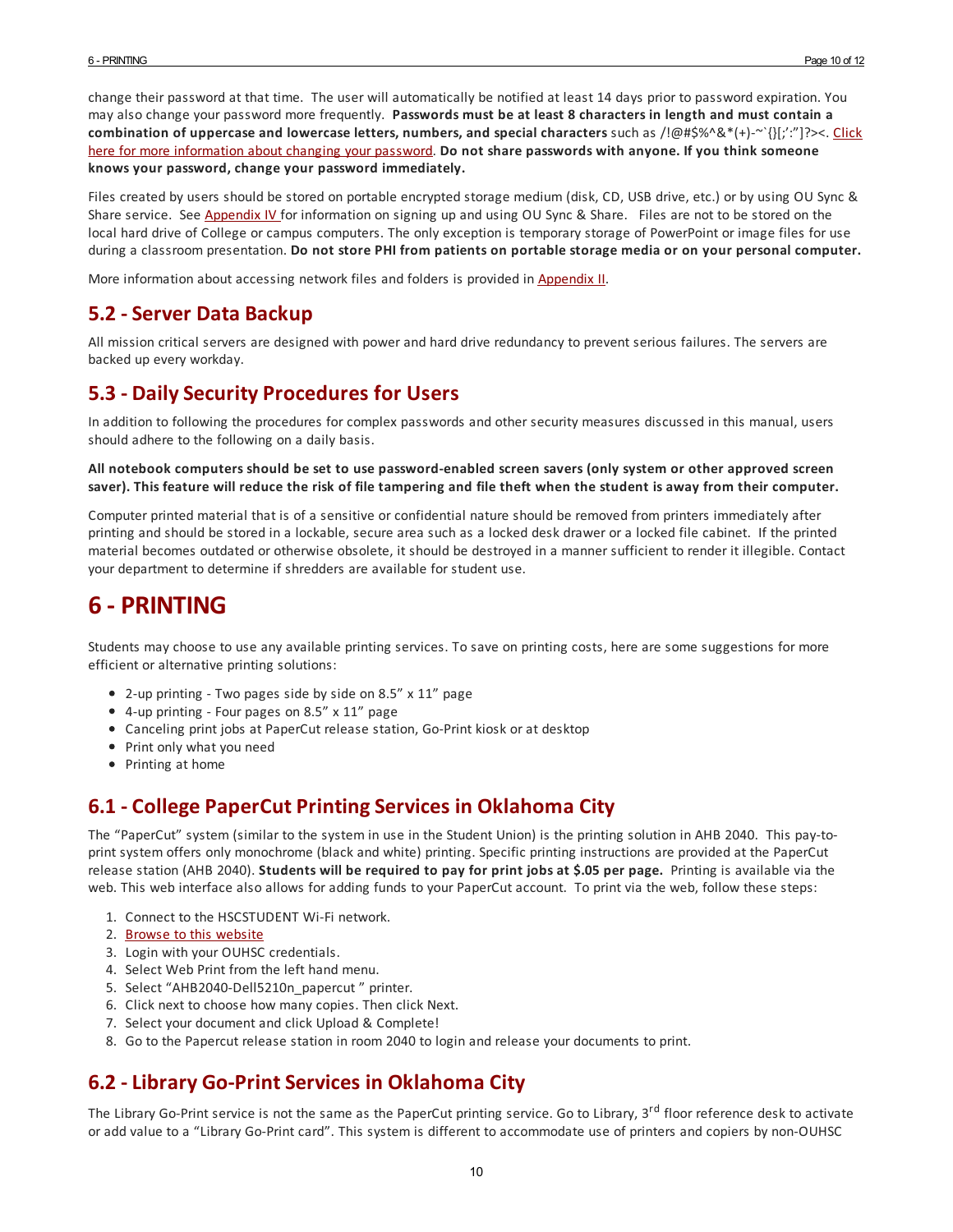Library clients.

## **6.3 - PrintingServices at OU-Tulsa**

Printers in the OU-Tulsa Student Computing Lab, room 1C65, are available for use by students.

# **7 - VIRUS PROTECTION**

## **7.1 - Virus Protection Software and Operation**

**All workstations must have approved virus protection software installed and running at all times.** The virus protection software checks the hard drive boot sectorand system critical files at boot-up. This software checks removable media (diskettes, CD's, flash drives) upon their insertion and opening of files. The software also automatically checks files as they are downloaded from the Internet.

**Virus definition files should be automatically updated daily and each hard drive should automatically be scanned weekly.** This is accomplished using the "scheduler" feature of the virus protection software (set by user).

The CIS staff or IT Service Desk should be contacted immediately when any of the following occur (as listed in Appendix V)**:**

- If a virus is detected by the computer,
- If a user suspects their computer is infected with a virus,
- If the computer is demonstrating odd, erratic or strange behavior, or
- Whenevera user receives a virus alert via email from non-OUHSC entity.

**The CIS staff also recommends the use of Windows Defender as additional protection for your computer.**

## **7.2 - Determiningif a Virus is Real or a Hoax**

Many email virus alerts are actually hoaxes. Responding to or forwarding these email messages wastes time and resources. **If** the DCIS is not available, the user should check the Threat Explorer at Symantec's web site to determine if the alert **refers to an actual virus or a virus hoax.** All credible virus alerts should be forwarded to the DCIS: Derek Teague and Campus Network Security: Randy Moore immediately. Hoax alerts should not be forwarded, but instead deleted from your email inbox.

# **8 -SPECIALEQUIPMENT RESOURCES**

Specialized audio-visual and computer equipment in AHB and OU-Tulsa classrooms are shared among the Programs and Colleges. Computer equipment, DVD/VCR's, TV monitors, desktop presenters, and video-data projectors are available in AHB & OU-Tulsa classrooms. Full-motion videoconferencing equipment is integrated with the audio-visual systems in several classrooms on both campuses.

# **9 - TRAINING AND SUPPORT**

## **9.1 -Expectations**

Students are expected to learn to use software applicable to their program of study. The College provides some user-education seminars and computer-related periodicals. User education seminars are available on campus each semester, some are free and others are fee-based. Some departments also have user manuals available fora variety of software. Students are expected to utilize on-line help resources provided with applications whenever possible. All College computers have Internet access to accommodate searches for specific problem resolution. If a student suspects a malfunction or misconfiguration in any software, they should immediately contact the system administrator Derek Teague at 405.271.2288 or 405.271.8001 ext. 43412. The University maintains an IT Service Desk available to all users to answer many questions relating to the specific operation of most major office software. The IT Service Desk phone number in OKC is 405.271.2203. Toll-free number for the IT Service Desk is 888.435.7486. Please refer to the IT Service Desk webpage for hours of operation.

## **9.2 - Course ManagementSystems**

Campus faculty, staff and students, are increasingly using course management systems. Each College has personnel assigned to provide faculty, staff and students with assistance getting started using course management systems (as listed in Appendix